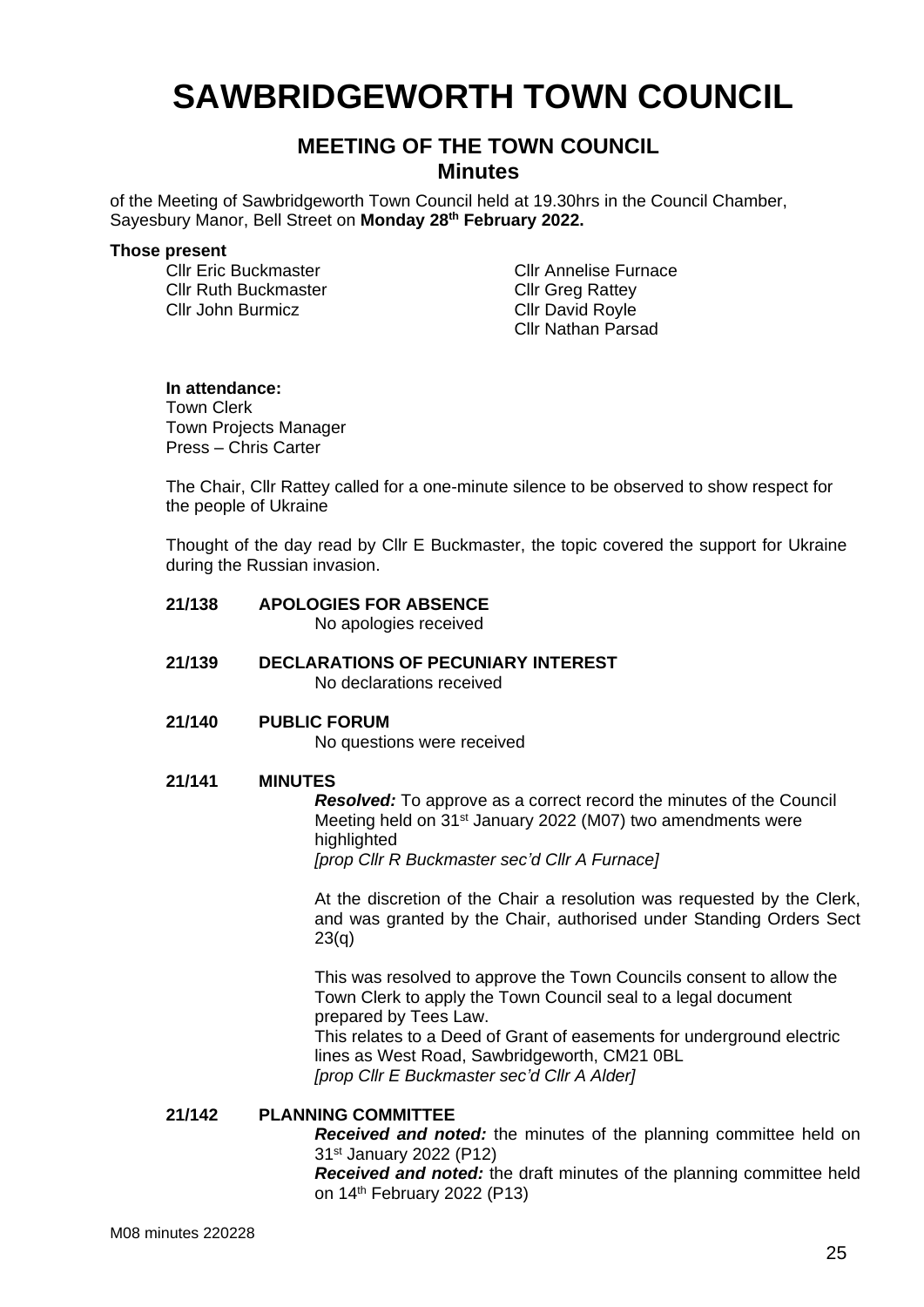### **21/143 ECON DEVT & STAP COMMITTEE**

*Received and noted:* the minutes of the Econ Devt & STAP Committee held on  $17<sup>th</sup>$  January 2022 (E04)

### **21/144 MAYOR'S CORRESPONDENCE/COMMUNICATIONS**

- Further work was completed on the pandemic shop grants, Cllr Rattey wanted his thanks recorded for the support from East Herts District Council. Cllr Royle wanted his thanks noted for Cllr Ratteys work in the town on this matter.
- Further work had been completed on men's mental health, the neuro centre, racism.
- Cassandra's Celebration Boutique officially opened being the seventh shop opened this year.
- The Mayor then read a personal message regarding a verbal homophobic attack he suffered in Bishops Stortford the previous week. He will continue in his campaigning for the LGBT+ community and will not be bullied or intimidated and its business as usual. He thanked all the well wishes he has received and pointed out how woeful in support of LGBT+ issues East Herts Police have been. He feels it is now time the police did not just tick boxes but fully engaged with the LGBT+ community with meaningful discussion and debate.

### **21/145 REPRESENTATIVES REPORTS**

*Received and noted:* Representatives reports from:

County Councillor E Buckmaster added:

- He thanked the Mayor and was sorry to hear about the incident he had suffered.
- He had been on a budget meeting and then into a planning meeting from 10 am until 12:15 am the following day whereby planning is still to be submitted for the 10,000 houses at Gilston.
- Highways updates on double yellow lines applications around the town at various locations and consultations were being sent out for more yellow lines and speed and volume devices were ordered.
- Sheering Mill Lane the responses are to be assessed.
- Secondary Scholl applications are to come out soon for the Town.

#### *Questions*

*Cllr D Royle* asked what the impact would be locally for the tree strategy.

*Cllr E Buckmaster* responded that the tree strategy is for the whole of the County Council. The Queens canopy funding is still open, but the strategy is to plant 1.2 million trees and 600,000 hedgerow plants by 2030.

*Cllr A Furnace* asked would materials and a report be available from National Consumer Week regarding ' green scams' for the Sutainable Sawbridgeworth grouip. For any future stalls in Bell Street.

A second question was asked in relation to the 20mph zone after the 'Twenty's Plenty' presentation and the growth of the 20mph zones. Would it be more cost effective to apply a 20mph speed limit to the whole town and then select the faster roads limits and she hoped Hertfordshire would apply this strategy from these ideas.

*Cllr E Buckmaster* responded that he is in favour and the County Highways view is people drive to the condition of the road. Speed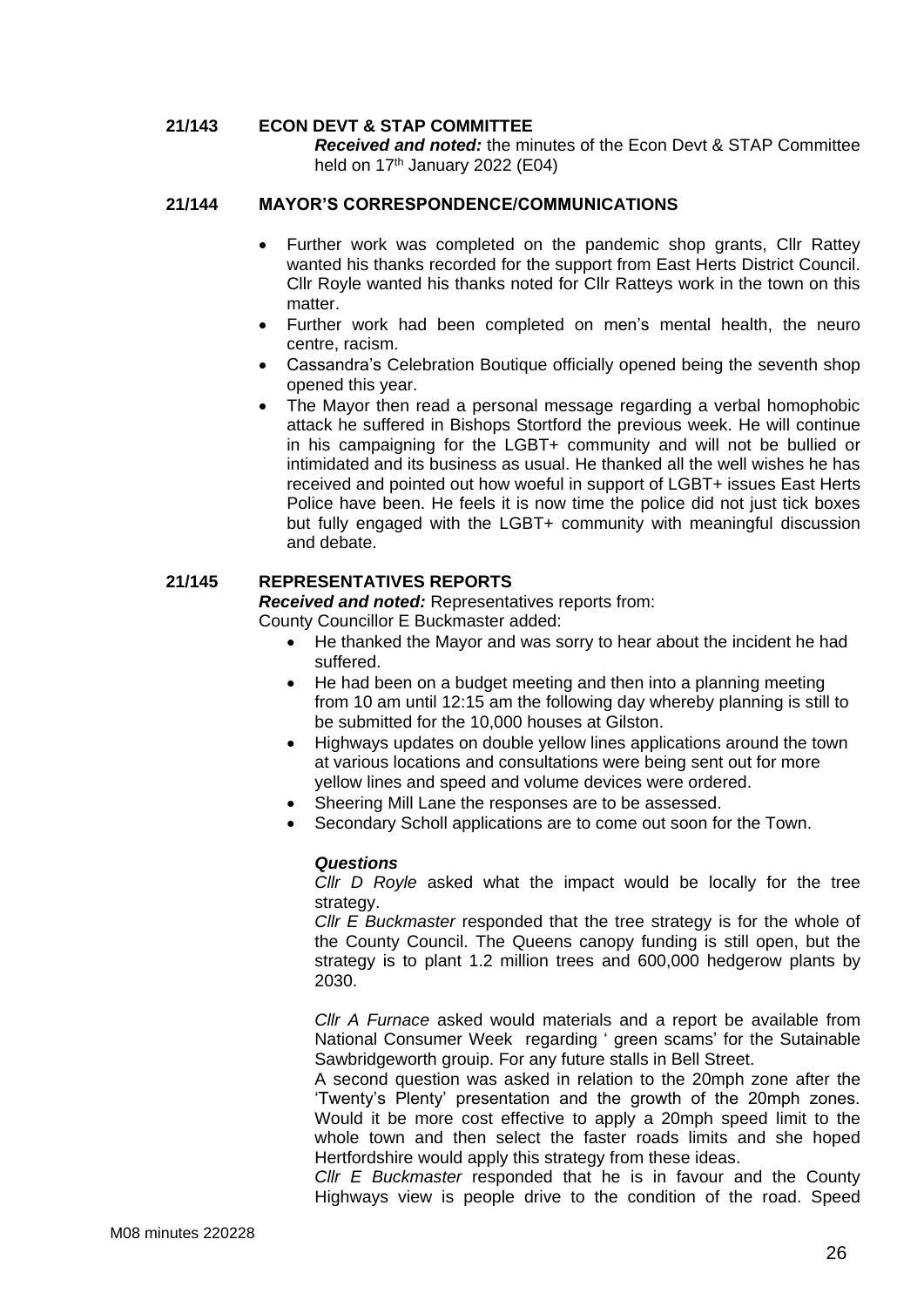should be discouraged but also the concerns around enforcement and the application of zones should have an effect. He is still looking at other areas that may benefit from a 20mph zone.

*Cllr Alder* asked regarding the dementia strategy, how would this be publicised when information requests are made.

*Cllr E Buckmaster* responded an officer at East Herts is dealing with the different stakeholder involved in dementia.

- District Councillor Alder stated due to being unwell she didn't have a report but thanked Cllr R Buckmaster for standing in fer her at the HR committee meeting.
- District Cllr R Buckmaster apologised for not submitting a report due to family circumstances.
- No report received from Hertfordshire Police
- Other Representatives –

**Councillor Royle, nothing to add to his report** 

### *Questions*

*Cllr A Furnace asked if there was an update on the Elmwood path.*

*Cllr Royle responded that he had had a response from his enquiry and the response was now in the top ten questions to be responded to and he would be keeping an eye on the issue.*

- *Cllr R Buckmaster* apologised for not submitting a report due to family circumstances.
- Cllr Furnace added Sustainable Sawbridgeworth has held a meeting on a proposed cycle route from Sawbridgeworth to Harlow and Bishops Stortford with Cllr E Buckmaster and a further meeting is to be held with Highways officers.

The project with the Canals and Rivers trust, 'River Day' on the 21<sup>st</sup> May 2022.

She attended the waste seminar which included some great tips on making waste recycling much easier.

Also she had been to see the film made by local resident Thomas Cubit regarding litter around Sawbridgeworth.

#### **21/146 CERKS REPORT**

- The Clerk confirmed the applications for the three vacancies would open on the 4<sup>th</sup> March.
- Recent storms didn't impact on the Council estate
- Hertfordshire university are using the chamber for domestic violence advice, free for local residents.
- A meeting has been held with the local police to develop a welcome pack to new residents as well as a partner agency meeting ion the chamber.

### *Questions*

*Cllr Alder* asked if there will be a draft document in relation to the welcome pack so councillors can add to it and how would it be afforded. *The Clerk* responded that the new west road residents will receive this in the pack supplied by the sales team and the PCSO will post through the doors of houses that have been sold when patrolling.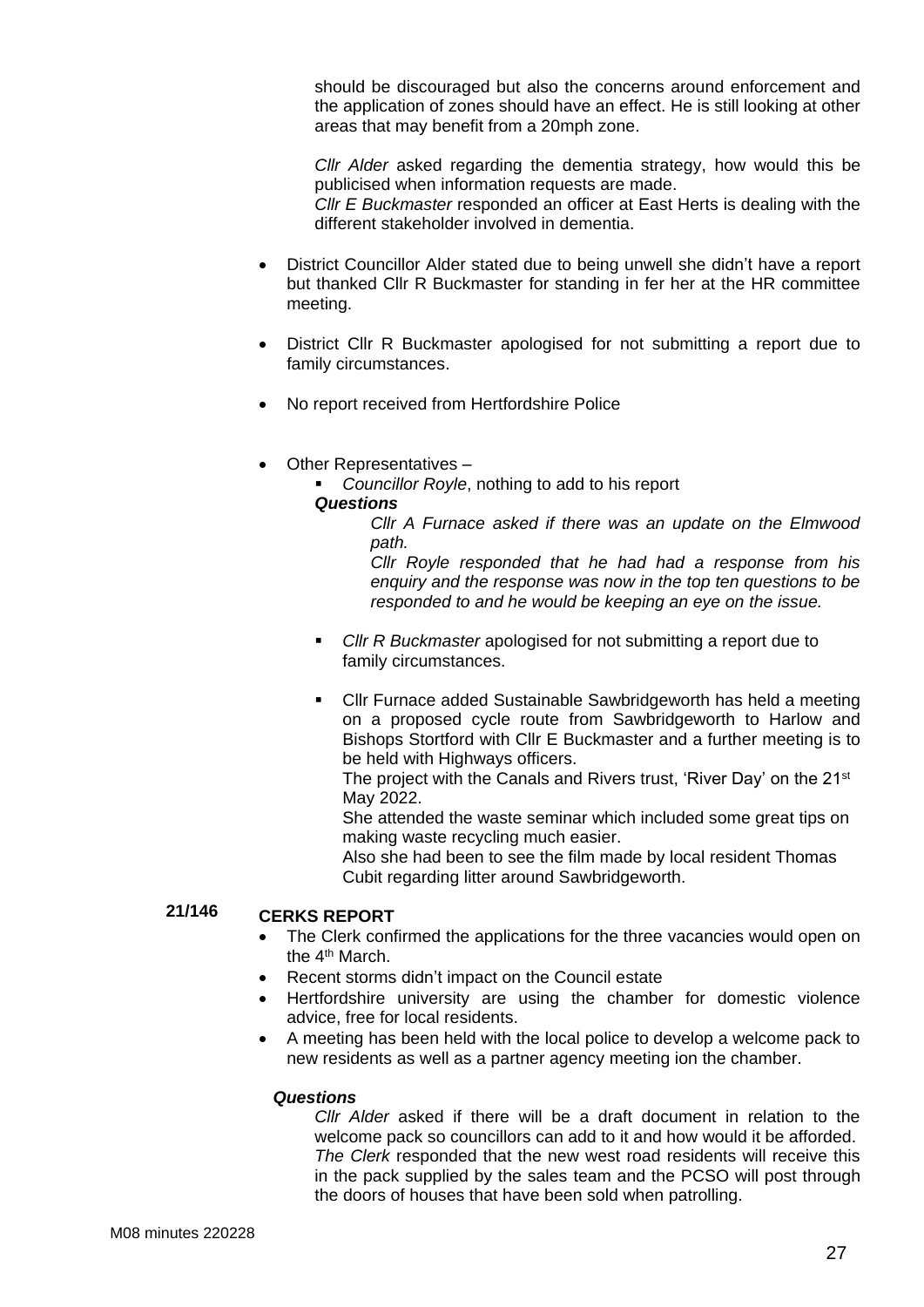#### **21/147 TOWN PROJECT MANAGERS REPORT**

- *The Project Manager* produced a report for the councillors with the various projects and events
- Arrangements are being made to unveil the blue plaque for Sir Author **Cutforth**
- The river event is in the planning stage with safety in mind.
- The market is being explored but may need planning permission if more than 14 markets events are held in a year.
- Jubilee planning is still underway with the beacon and mural being planned as well as other events.
- Mentioned a bench that had been vandalised and was placed in memory of Frank Clay in Church Park. The bench will be recovered and his family if traced will be asked in regards to its repair or replacement.

#### **21/148 JUBILEE FOUR DAY WEEKEND**

Town project manager updated the meeting in her previous report

#### **21/149 ANNUAL RISK ASSESSMENT**

The Clerk explained that the risk assessment was available on the table for inspection but was required to be accepted by resolution for this year 2021/22.

*[prop Cllr R Buckmaster sec'd Cllr Parsad]*

#### **21/150 FREEMAN OF THE TOWN**

Report and proposal presented by Cllr Royle for Wally Wright to be considered for the award due to the extensive community work he has completed over many years to the benefit of the town.

The requirement for criteria for the awarding of freeman of the town was also needed for any future nominations

#### *Questions*

*Cllr Furnace* asked why the criteria was set as it was *Cllr Royle* stated these were not set in stone and locally the Council could decide on criteria. *Cllr Alder* thanked Cllr Royle for looking into this matter and felt it was a good initiative which she supported.

*[prop Cllr R Buckmaster sec'd Cllr Parsad]*

**Action**, the Clerk to present a paper on the criteria for the award for future nominations

#### **21/151 DEPOSIT AND CONSULTATION DOCUMENTS**

*Noted:* The Deposit and Consultation Documents

- **21/152 FINANCIAL REPORT** *Noted:* The current Financial Report
- **21/153 ACCOUNTS FOR PAYMENT** *Noted and Approved:* Accounts for payment
- **21/154 ITEMS FOR FUTURE AGENDAS** Nothing submitted